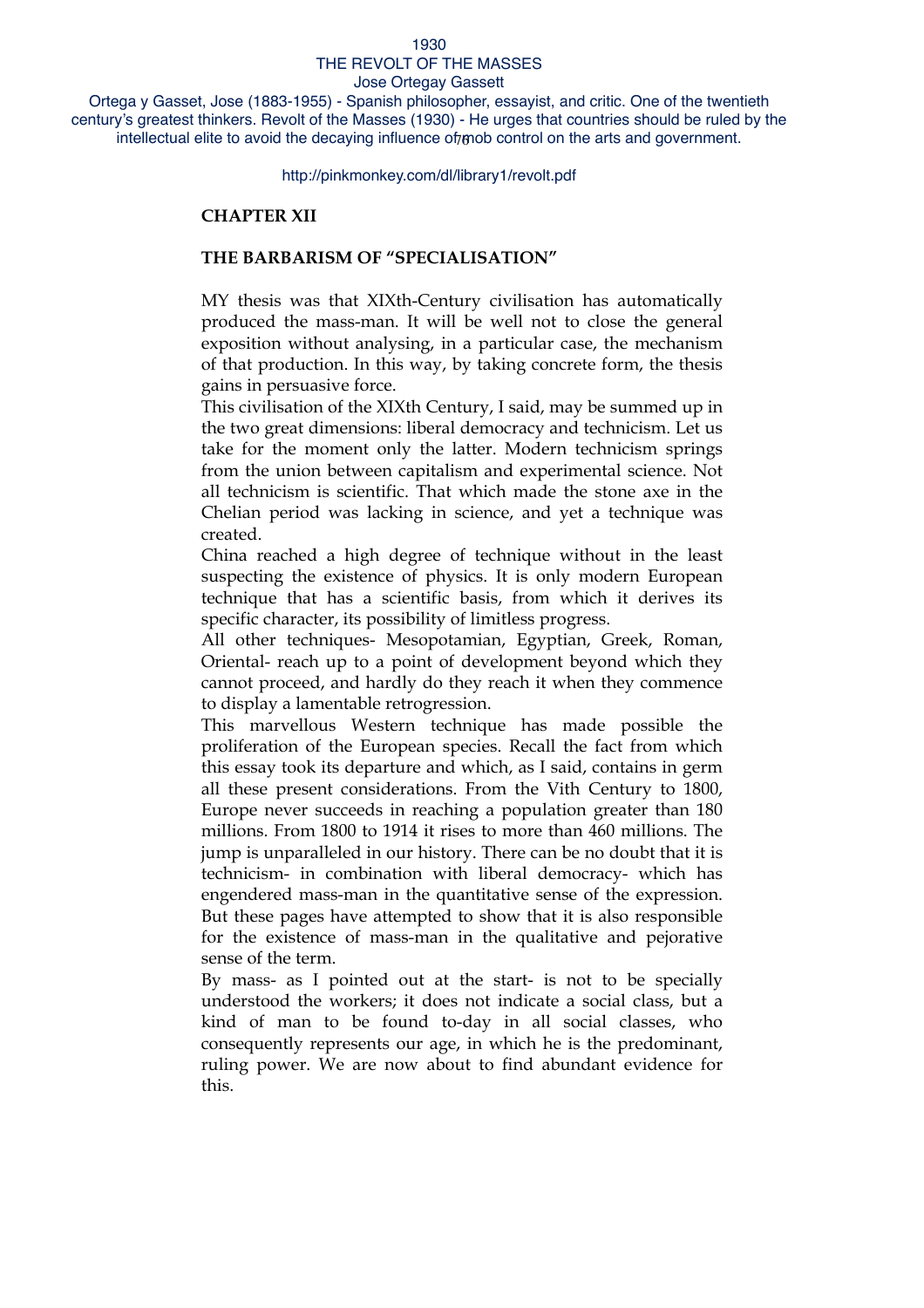Who is it that exercises social power to-day? Who imposes the forms of his own mind on the period? Without a doubt, the man of the middle class. Which group, within that middle class, is considered the superior, the aristocracy of the present? Without a doubt, the technician: engineer, doctor, financier, teacher, and so on. Who, inside the group of technicians, represents it at its best and purest? Again, without a doubt, the man of science. If an astral personage were to visit Europe to-day and, for the purpose of forming judgment on it, inquire as to the type of man by which it would prefer to be judged, there is no doubt that Europe, pleasantly assured of a favourable judgment, would point to her men of science.

Of course, our astral personage would not inquire for exceptional individuals, but would seek the generic type of "man of science," the high-point of European humanity.

And now it turns out that the actual scientific man is the prototype of the mass-man. Not by chance, not through the individual failings of each particular man of science, but because science itselfthe root of our civilisation- automatically converts him into massman, makes of him a primitive, a modern barbarian.

The fact is well known; it has made itself clear over and over again; but only when fitted into its place in the organism of this thesis does it take on its full meaning and its evident seriousness.

Experimental science is initiated towards the end of the XVIth Century (Galileo), it is definitely constituted at the close of the XVIIth (Newton), and it begins to develop in the middle of the XVIIIth. The development of anything is not the same as its constitution; it is subject to different conditions. Thus, the constitution of physics, the collective name of the experimental sciences, rendered necessary an effort towards unification. Such was the work of Newton and other men of his time. But the development of physics introduced a task opposite in character to unification. In order to progress, science demanded specialisation, not in herself, but in men of science. Science is not specialist. If it were, it would ipso facto cease to be true. Not even empirical science, taken in its integrity, can be true if separated from mathematics, from logic, from philosophy. But scientific work does, necessarily, require to be specialised.

It would be of great interest, and of greater utility than at first sight appears, to draw up the history of physical and biological sciences, indicating the process of increasing specialisation in the work of investigators. It would then be seen how, generation after generation, the scientist has been gradually restricted and confined into narrower fields of mental occupation. But this is not the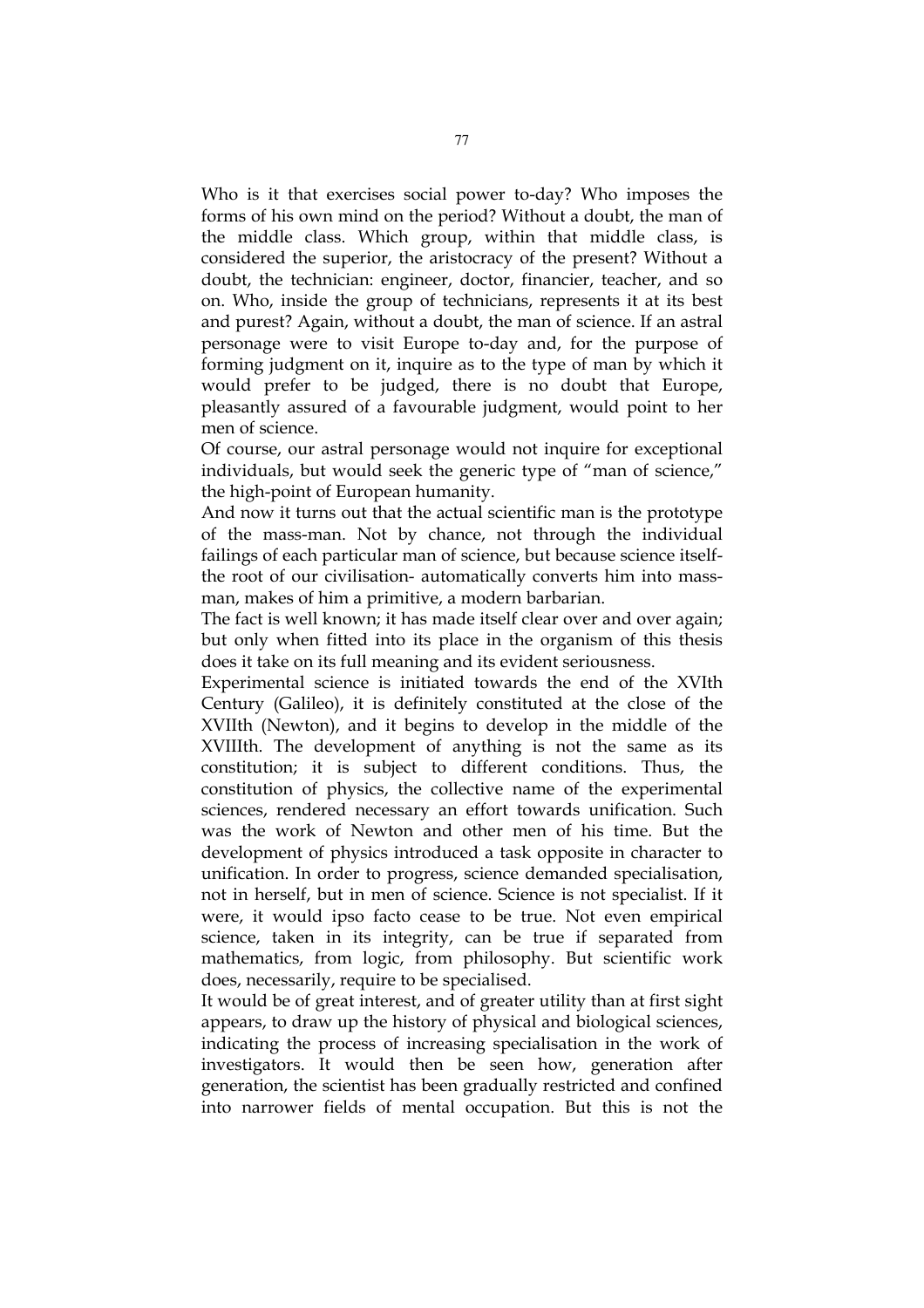important point that such a history would show, but rather the reverse side of the matter: how in each generation the scientist, through having to reduce the sphere of his labour, was progressively losing contact with other branches of science, with that integral interpretation of the universe which is the only thing deserving the names of science, culture, European civilisation.

Specialisation commences precisely at a period which gives to civilised man the title "encyclopaedic." The XIXth Century starts on its course under the direction of beings who lived "encyclopaedically," though their production has already some tinge of specialism. In the following generation, the balance is upset and specialism begins to dislodge integral culture from the individual scientist. When by 1890 a third generation assumes intellectual command in Europe we meet with a type of scientist unparalleled in history. He is one who, out of all that has to be known in order to be a man of judgment, is only acquainted with one science, and even of that one only knows the small corner in which he is an active investigator.

He even proclaims it as a virtue that he takes no cognisance of what lies outside the narrow territory specially cultivated by himself, and gives the name of "dilettantism" to any curiosity for the general scheme of knowledge.

What happens is that, enclosed within the narrow limits of his visual field, he does actually succeed in discovering new facts and advancing the progress of the science which he hardly knows, and incidentally the encyclopedia of thought of which he is conscientiously ignorant. How has such a thing been possible, how is it still possible? For it is necessary to insist upon this extraordinary but undeniable fact: experimental science has progressed thanks in great part to the work of men astoundingly mediocre, and even less than mediocre. That is to say, modern science, the root and symbol of our actual civilisation, finds a place for- the intellectually commonplace man and allows him to work therein with success. The reason of this lies in what is at the same time the great advantage and the gravest peril of the new science, and of the civilisation directed and represented by it, namely, mechanisation. A fair amount of the things that have to be done in physics or in biology is mechanical work of the mind which can be done by anyone, or almost anyone. For the purpose of innumerable investigations it is possible to divide science into small sections, to enclose oneself in one of these, and to leave out of consideration all the rest. The solidity and exactitude of the methods allow of this temporary but quite real disarticulation of knowledge. The work is done under one of these methods as with a machine, and in order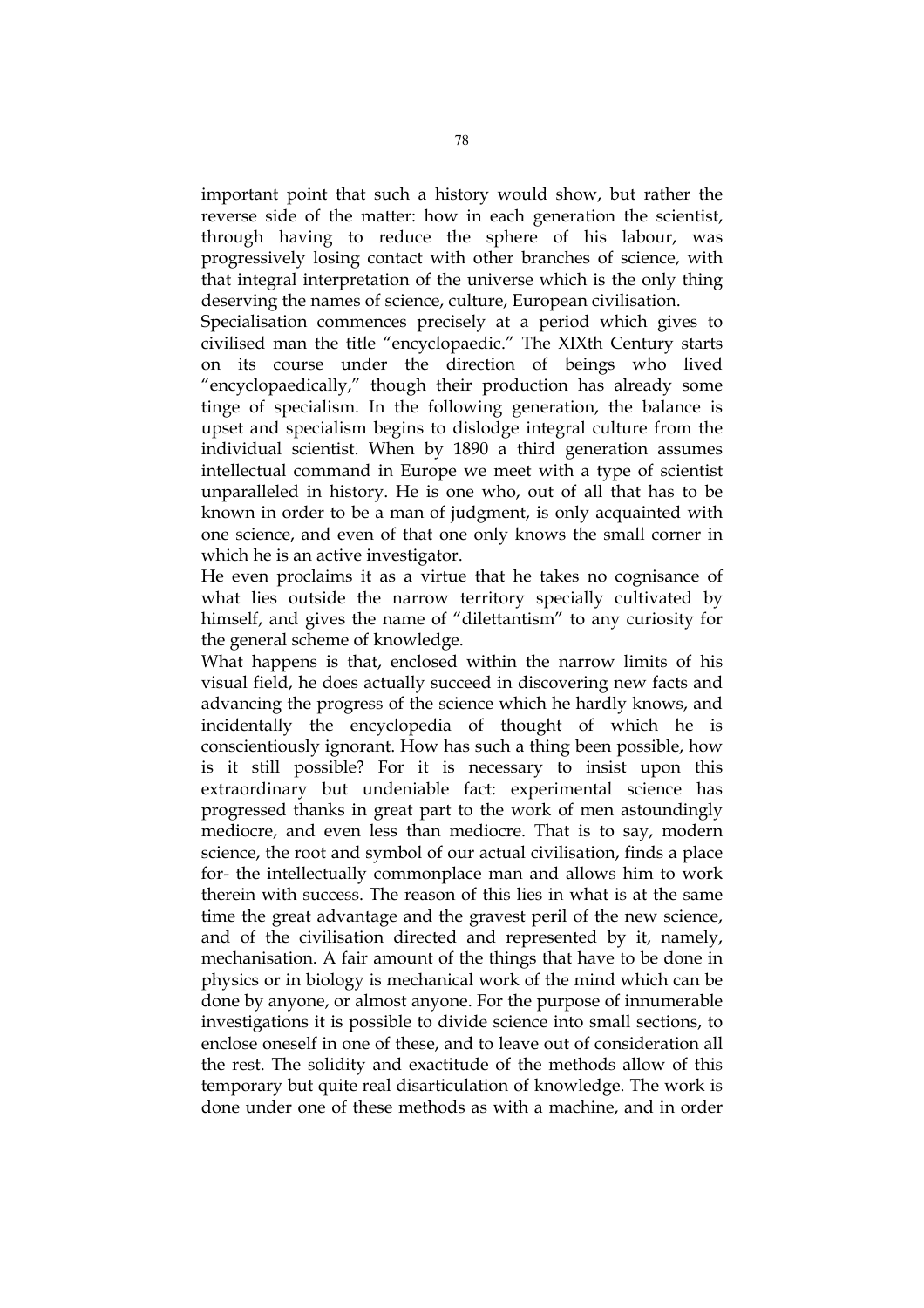to obtain quite abundant results it is not even necessary to have rigorous notions of their meaning and foundations.

In this way the majority of scientists help the general advance of science while shut up in the narrow cell of their laboratory, like the bee in the cell of its hive, or the turnspit in its wheel.

But this creates an extraordinarily strange type of man. The investigator who has discovered a new fact of Nature must necessarily experience a feeling of power and self-assurance . With a certain apparent justice he will look upon himself as "a man who knows." And in fact there is in him a portion of something which, added to many other portions not existing in him, does really constitute knowledge. This is the true inner nature of the specialist, who in the first years of this century has reached the wildest stage of exaggeration. The specialist "knows" very well his own tiny corner of the universe; he is radically ignorant of all the rest.

Here we have a precise example of this strange new man, whom I have attempted to define, from both of his two opposite aspects. I have said that he was a hu product unparalleled in history. The specialist serves as a striking concrete example of the species, making clear to us the radical nature of the novelty. For, previously, men could be divided simply into the learned and the ignorant, those more or less the one, and those more or less the other. But your specialist cannot be brought in under either of these two categories. He is not learned , for he is formally ignorant of all that does not enter into his speciality; but neither is he ignorant, because he is "a scientist," and "knows" very well his own tiny portion of the universe. We shall have to say that he is a learned ignoramus, which is a very serious matter, as it implies that he is a person who is ignorant, not in the fashion of the ignorant man, but with an the petulance of one who is learned in his own special line. And such in fact is the behaviour of the specialist. In politics, in art, in social usages, in the other sciences, he will adopt the attitude of primitive, ignorant man; but he will adopt them forcefully and with self-sufficiency, and will not admit ofthis is the paradoxspecialists in those matters. By specialising him, civilisation has made him hermetic and self-satisfied within his limitations; but this very inner feeling of dominance and worth will induce him to wish to predominate outside his speciality. The result is that even in this case, representing a maximum of qualification in manspecialisation- and therefore the thing most opposed to the massman, the result is that he will behave in almost all spheres of life as does the unqualified, the mass-man.

This is no mere wild statement. Anyone who wishes can observe the stupidity of thought, judgment, and action shown to-day in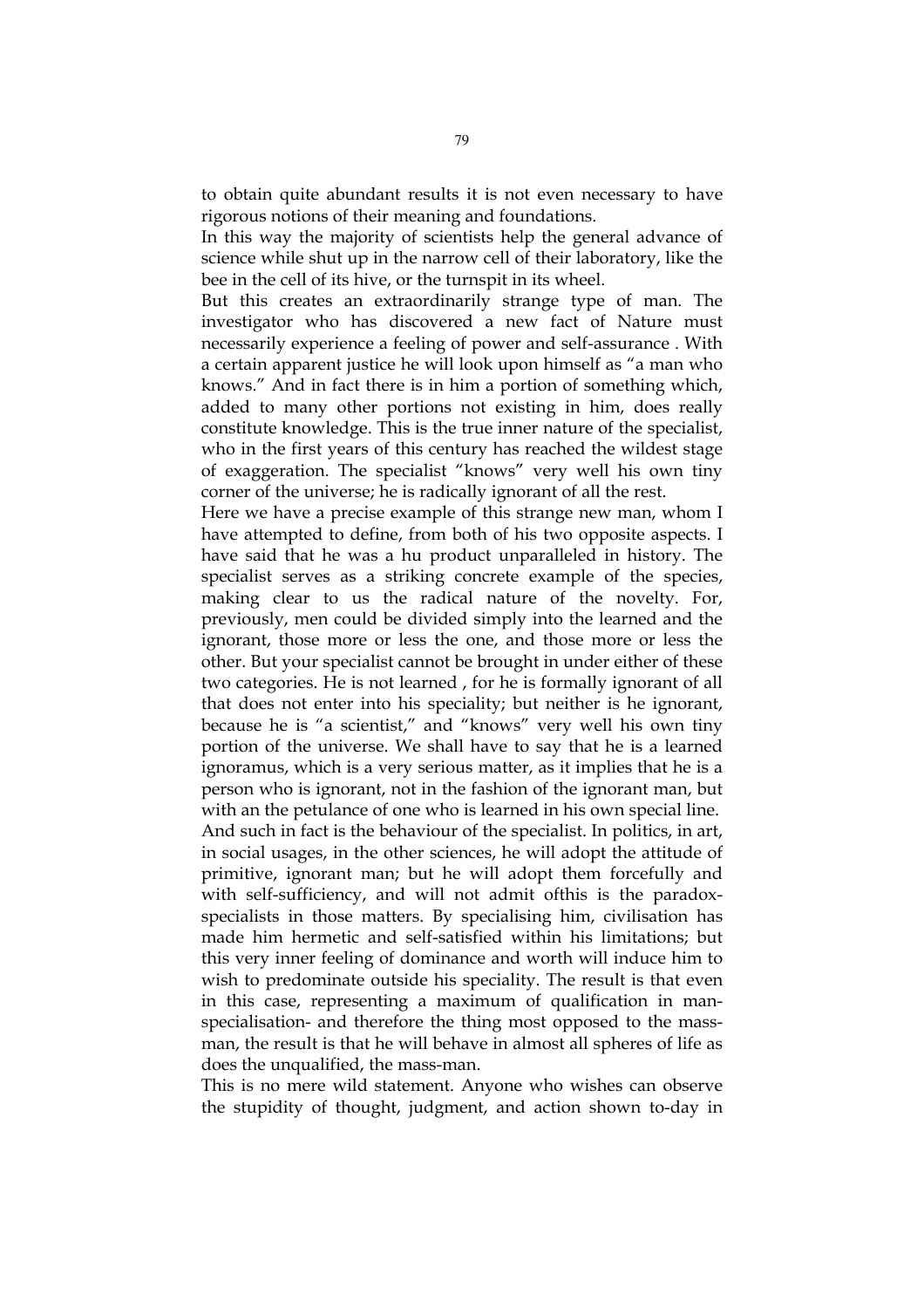politics, art, religion, and the general problems of life and the world by the "men of science," and of course, behind them, the doctors, engineers, financiers, teachers, and so on. That state of "not listening," of not submitting to higher courts of appeal which I have repeatedly put forward as characteristic of the mass-man, reaches its height precisely in these partially qualified men. They symbolise, and to a great extent constitute, the actual dominion of the masses, and their barbarism is the most immediate cause of European demoralisation. Furthermore, they afford the clearest, most striking example of how the civilisation of the last century, abandoned to its own devices, has brought about this rebirth of primitivism and barbarism.

The most immediate result of this unbalanced specialisation has been that today, when there are more "scientists" than ever, there are much less "cultured" men than, for example, about 1750. And the worst is that with these turnspits of science not even the real progress of science itself is assured. For science needs from time to time, as a necessary regulator of its own advance, a labour of reconstitution, and, as I have said, this demands an effort towards unification, which grows more and more difficult, involving, as it does, ever-vaster regions of the world of knowledge. Newton was able to found his system of physics without knowing much philosophy, but Einstein needed to saturate himself with Kant and Mach before he could reach his own keen synthesis. Kant and Mach- the names are mere symbols of the enormous mass of philosophic and psychological thought which has influenced Einstein- have served to liberate the mind of the latter and leave the way open for his innovation. But Einstein is not sufficient. Physics is entering on the gravest crisis of its history, and can only be saved by a new "Encyclopaedia" more systematic than the first.

The specialisation, then, that has made possible the progress of experimental science during a century, is approaching a stage where it can no longer continue its advance unless a new generation undertakes to provide it with a more powerful form of turnspit.

But if the specialist is ignorant of the inner philosophy of the science he cultivates, he is much more radically ignorant of the historical conditions requisite for its continuation; that is to say: how society and the heart of man are to be organised in order that there may continue to be investigators. The decrease in scientific vocations noted in recent years, to which I have alluded, is an anxious symptom for anyone who has a clear idea of what civilisation is, an idea generally lacking to the typical "scientist," the high-point of our present civilisation. He also believes that